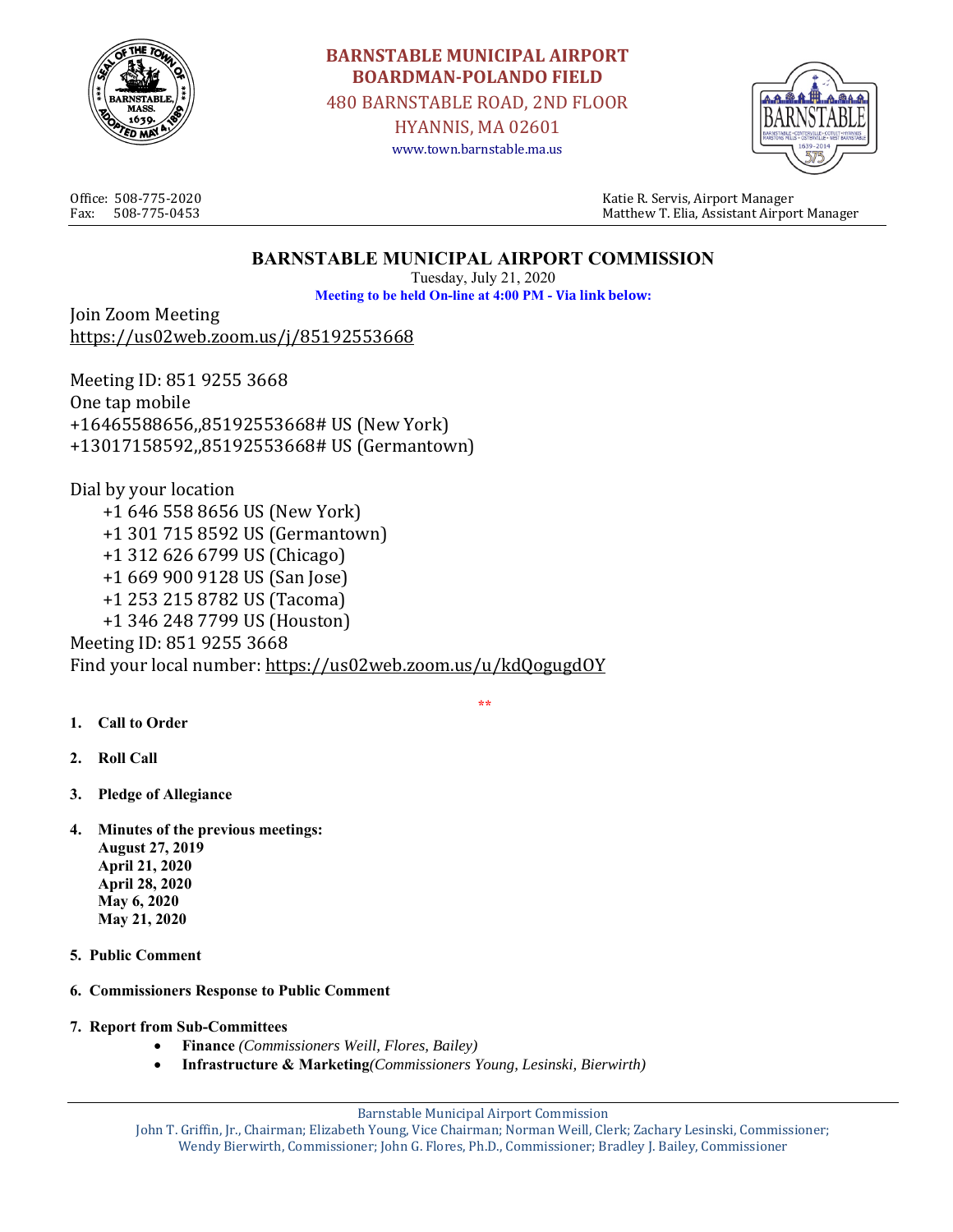#### **8. Old Business None**

**9. New Business** 

**COM0720-01 Airport Branding Presentation** 

- **COM0720-02 Approval of the Fuel Contract by and between Barnstable Municipal Airport and World Fuel Services for Fuel Supply and Fuel Vehicle Rental.**
- **COM0720-03 Approval of the supplemental appropriation and transfer order for the fiscal year 2020 airport capital budget in the amount of \$277,600.00 to be appropriated and added to the original amount of \$250,000 appropriated under Town Council Orders (A.O. 2019-110 for \$100,000) and (A.O. 2020-052 for \$150,000) for the purpose of funding mitigation for the impacts of per and polyfluoroalkyl substances (PFAS) and 1,4‐dioxane in soil and groundwater associated with the use of firefighting foams.**
- **COM0720-04 Approval of Professional Services Agreement by and between Barnstable Municipal Airport and Vector Airport Systems, LLC.**
- **COM0720-05 Approval of Fuel Pricing Agreement by and between Barnstable Municipal Airport and NetJets Services, Inc., for a guaranteed 200,001 gallons annually.**
- **COM0720-06 Approval of the Contract by and between Barnstable Municipal Airport and Southern Airways Express.**
- **COM0720-07 Review and Discuss Revision to the Commission By-Laws.**

**COM0720-08 – Approval of State Grant Assurances by and between Barnstable Municipal Airport and the Massachusetts Department of Transportation – Aeronautics Division.** 

**COM0720-09 – Approval of Amendments for On-call Services by and between Barnstable Municipal Airport and the following consultants:** 

- **The Quotient Group (Marketing) for FY2021 in the amount of \$20,000**
- **Airport Solutions Group (Engineering) for FY2021 in the amount of \$60,000**
- **McFarland Johnson (Planning) for FY2021 in the amount of \$42,000**
- **Fennick McCredie (Architectural) for FY2021 in the amount of \$20,000**

#### **11. Updates:**

- o Pilot Incentive Gear
- o Freight in Terminal
- o On-call Airport Environmental 3-year contract
	- Review committee needed (at least one commissioner and airport management)
	- Two submittals received: HWG and Environmental Partners
- o Airport Tree Clearing Project Update
- o Cape Air Hangar Door and Façade to be added to FY2022 CIP
- o ARFF/SRE Roof Replacement Update
	- Awaiting FAA Grant Award
- o Airport Marketing
	- Business Plan FY2021 Infrastructure July/August Meeting
- o Airport Master Plan Update
	- Inventory Chapter Review-Completed
	- Forecast Chapter Completed
	- Environmental Chapter Completed
	- Interim Report Completed
	- Planning Advisory Group (PAG) Development meeting June 9 2020 (virtual) 1-3
- Airport Tenant Construction Policy & Green Technologies Implementation June 2020 Infrastructure meeting/June Full Commission Meeting

Barnstable Municipal Airport Commission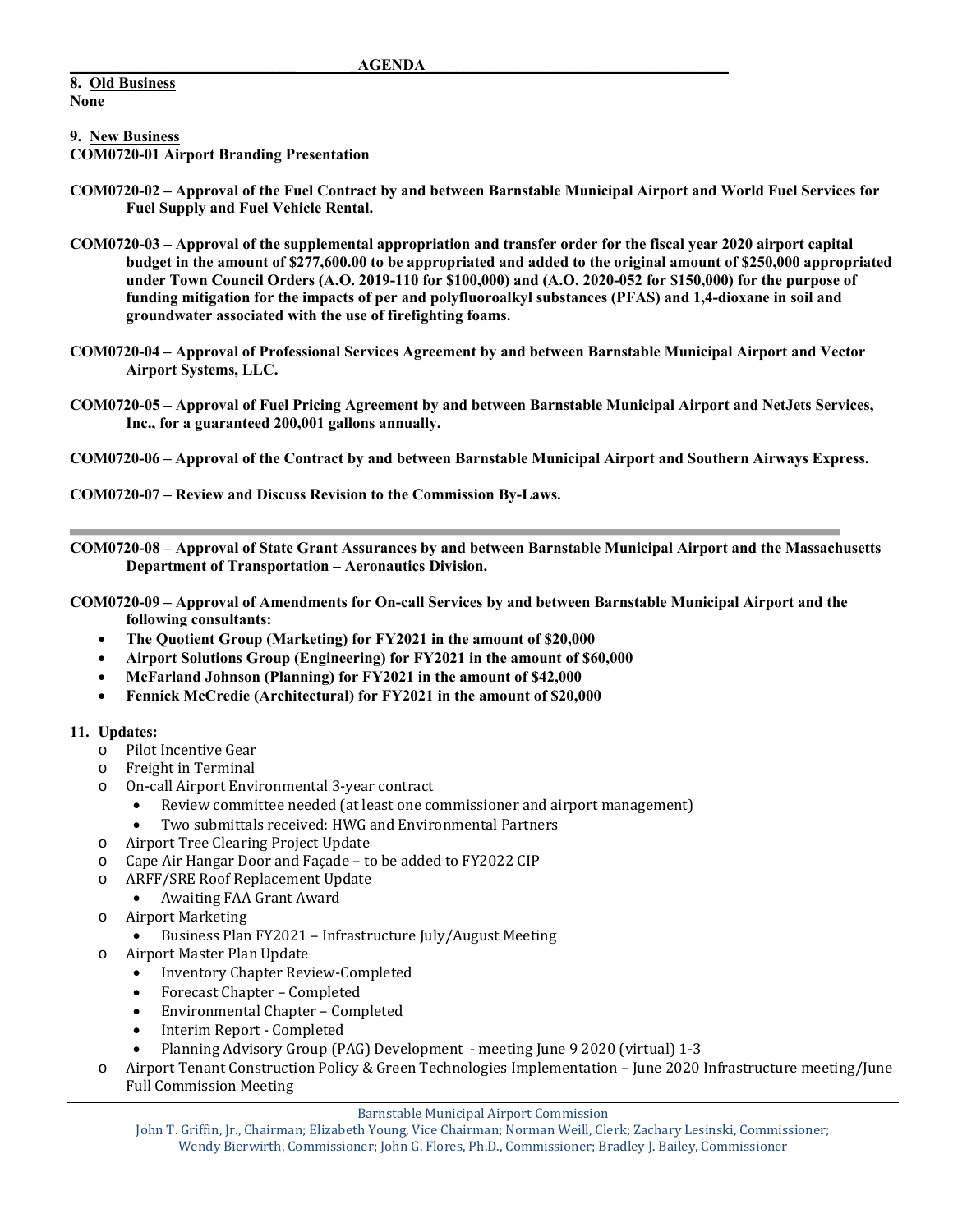- Discussion of the Guidelines for Construction, Alteration and Improvements at the Barnstable Municipal Airport Policy (this includes Green Technologies) – see attached – working with Infrastructure and tenants to complete by July meetings.
- o FY2022 CIP Planning underway (September meetings with FAA and MassDOT for FY2022)
- o FY2022 Budget – Planning underway
- o Airport Rates & Charges Update (2021 review post-COVID19)
	- Suggest waiting until the Fall 2020 to revisit
- o PFOS/Public Involvement Plan & Update/Mitigation
	- Bid opening for project June 12
	- Additional Funding July 16
	- Project completion September 30/October 30
- o Airport Events None
- o Do not forget:
	- 90th Anniversary for Boardman/Polando Flight (date?)
- **11. Announcements** Commissioner's Comments
- **12**. Matters not reasonably anticipated by the Chair
- **13. Adjournment** Next Meeting, August 18, 2020

Please Note: The list of matters, are those reasonably anticipated by the Chair, which may be discussed at the meeting. Not all items listed may in fact be discussed and other items not listed may in fact be discussed and other items not listed may also be brought up for discussion to the extent permitted by law. It is possible that if it so votes, the Commission may go into executive session. The Commission may also act on items in an order other than they appear on this agenda.

#### **AGENDA ITEMS**

### **COM0720-01 Airport Branding Presentation**

## **COM0720-02 – Approval of the Fuel Contract by and between Barnstable Municipal Airport and World Fuel Services for Fuel Supply and Fuel Vehicle Rental.**

**MOTION** to approve the Contract by and between Barnstable Municipal Airport and World Fuel Services for JetA Fuel Supply and Fuel Vehicle Rentals. **SPONSOR:** Management **(May be acted upon)** 

**COM0720-03 – Approval of the supplemental appropriation and transfer order for the fiscal year 2020 airport capital budget in the amount of \$277,600.00 to be appropriated and added to the original amount of \$250,000 appropriated under Town Council Orders (A.O. 2019-110 for \$100,000) and (A.O. 2020-052 for \$150,000) for the purpose of funding mitigation for the impacts of per and polyfluoroalkyl substances (PFAS) and 1,4‐dioxane in soil and groundwater associated with the use of firefighting foams.** 

**MOTION** to approve the supplemental appropriation and transfer order for the fiscal year 2020 airport capital budget in the amount of \$277,600.00 be appropriated and added to the original amount of \$250,000 appropriated under Town Council Orders (A.O. 2019-110 for \$100,000) and (A.O. 2020-052 for \$150,000) for the purpose of funding mitigation for the impacts of per and polyfluoroalkyl substances (PFAS) and 1,4‐ dioxane in soil and groundwater associated with the use of firefighting foams. **SPONSOR:** Management **(May be acted upon)** 

Barnstable Municipal Airport Commission